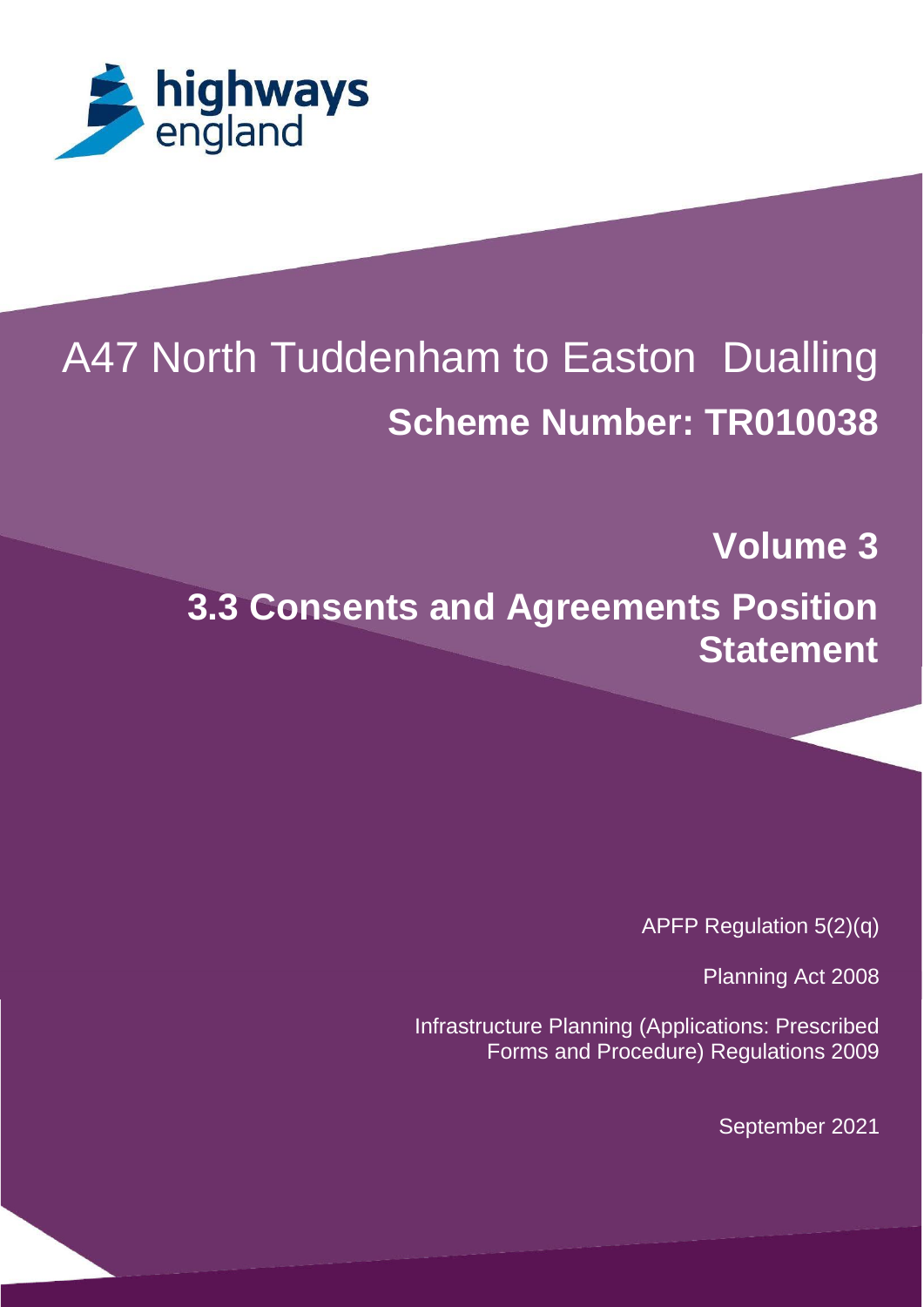

**Infrastructure Planning** 

## **Planning Act 2008**

#### **The Infrastructure Planning (Applications: Prescribed Forms and Procedure) Regulations 2009**

A47 North Tuddenham to Easton Development Consent Order 202[X]

## **CONSENTS AND AGREEMENTS POSITION STATEMENT**

| <b>Regulation Number:</b>                                | 5(2)(q)                                                                  |
|----------------------------------------------------------|--------------------------------------------------------------------------|
| <b>Planning Inspectorate Scheme</b><br><b>Reference:</b> | TR010038                                                                 |
| Application Document Reference:   TR010038/APP/3.3       |                                                                          |
| <b>BIM Document Reference:</b>                           | PCF STAGE 3   HE551489-GTY-LSI-000-RP-<br>TX-30024   C02                 |
| Author:                                                  | A47 North Tuddenham to Easton Dualling<br>Project Team, Highways England |

| <b>Version</b> | <b>Date</b>    | <b>Status of Version</b>      |
|----------------|----------------|-------------------------------|
| l Rev. 0       | March 2021     | <b>Application Issue</b>      |
| Rev. 1         | September 2021 | <b>Updated for Deadline 1</b> |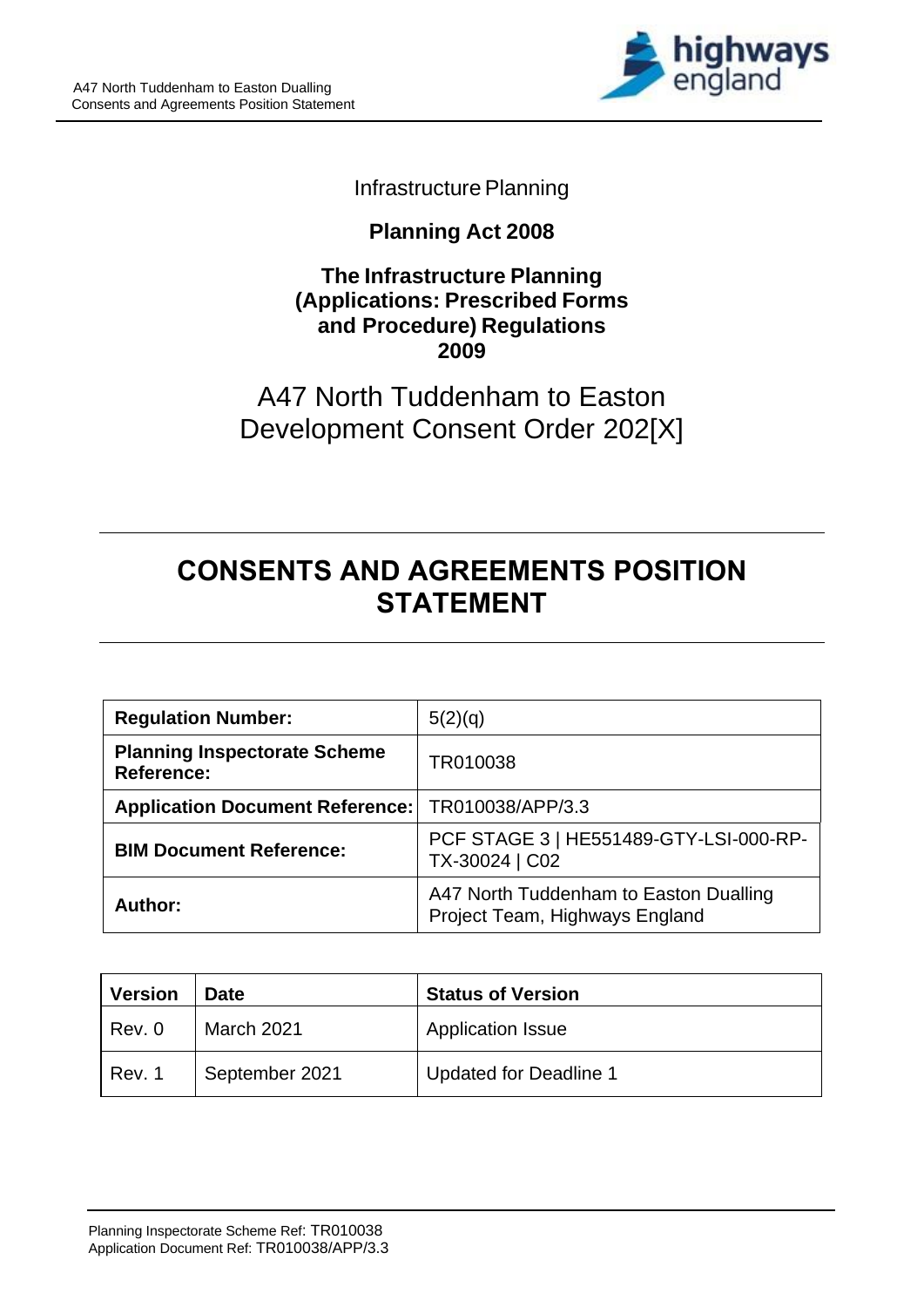

## **CONTENTS**

#### **List of Appendices**

Appendix A – Table of Consents and Agreements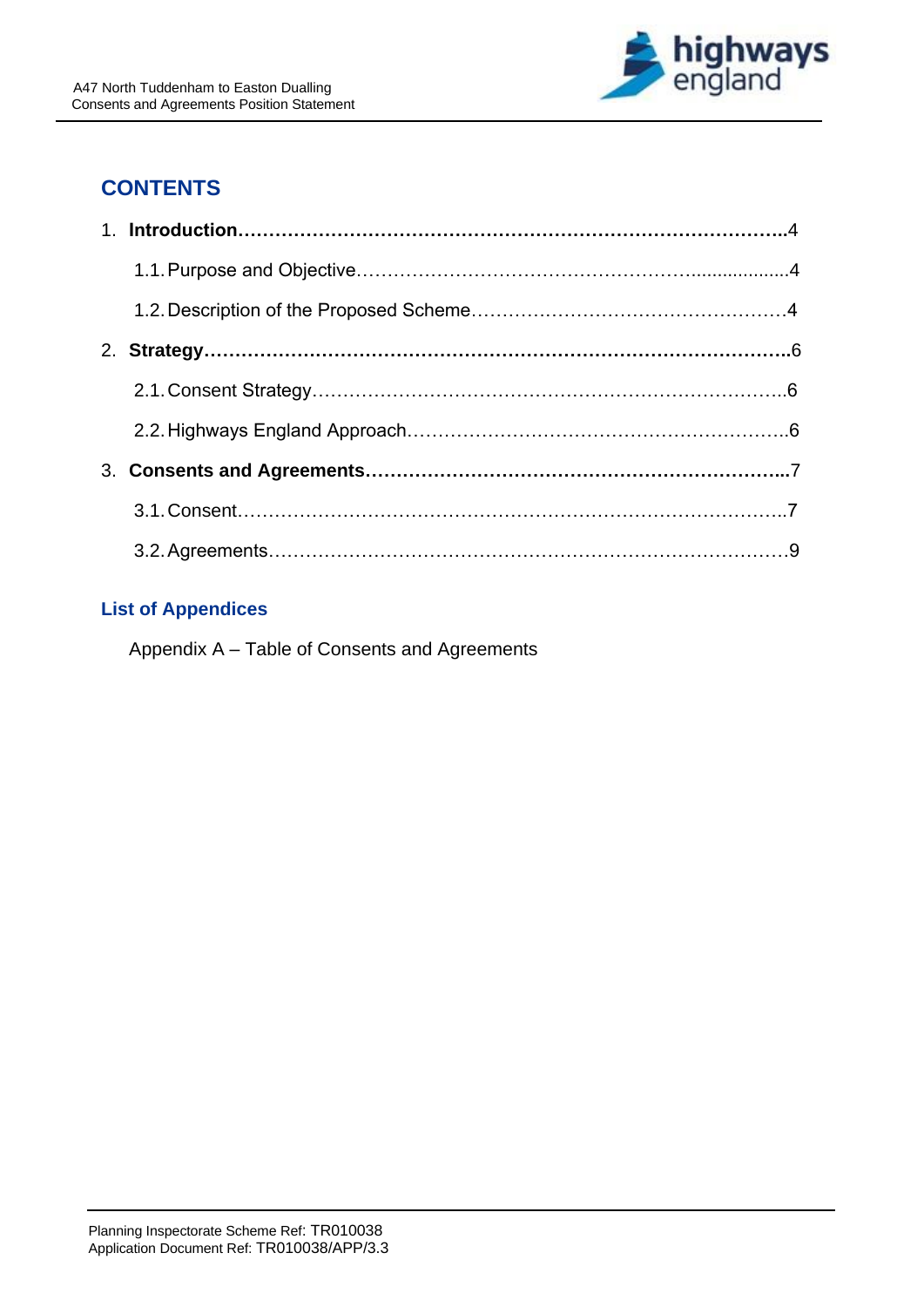

## **1. INTRODUCTION**

#### **1.1. Purpose and Objective**

- 1.1.1. This Consents and Agreements Position Statement (this 'Statement') sets out Highways England's intended strategy for obtaining the consents and associated agreements needed to implement the A47 North Tuddenham to Easton Dualling Scheme (the 'Scheme'). It is submitted in accordance with regulation 5(2)(q) of the Infrastructure Planning (Applications: Prescribed Forms and Procedures Regulations) 2009 as a document that Highways England considers necessary to support the application.
- 1.1.2. The purpose and objective of this Statement is to identify what consents and agreements are expected to be needed for the Scheme and how these will be obtained.

#### **1.2. Description of the Scheme**

- 1.2.1. The Scheme is located between the villages of North Tuddenham and Easton, in Norfolk, where there is currently a section of single carriageway forming part of the main arterial highway route connecting Norwich and Great Yarmouth to King's Lynn and then on to Peterborough, Leicester and the Midlands.
- 1.2.2. The Scheme will upgrade the section of the A47 between North Tuddenham and Easton, west of Norwich, to a new dual carriageway running south of the existing A47 at Hockering and to the north of the existing A47 at Honingham. This will relieve congestion, reduce journey times, encourage economic growth and improve our customers' experience.
- 1.2.3. A detailed description of the Scheme is provided in Chapter 2 (The Proposed Scheme) of the Environmental Statement (**TR010038/APP/6.1**).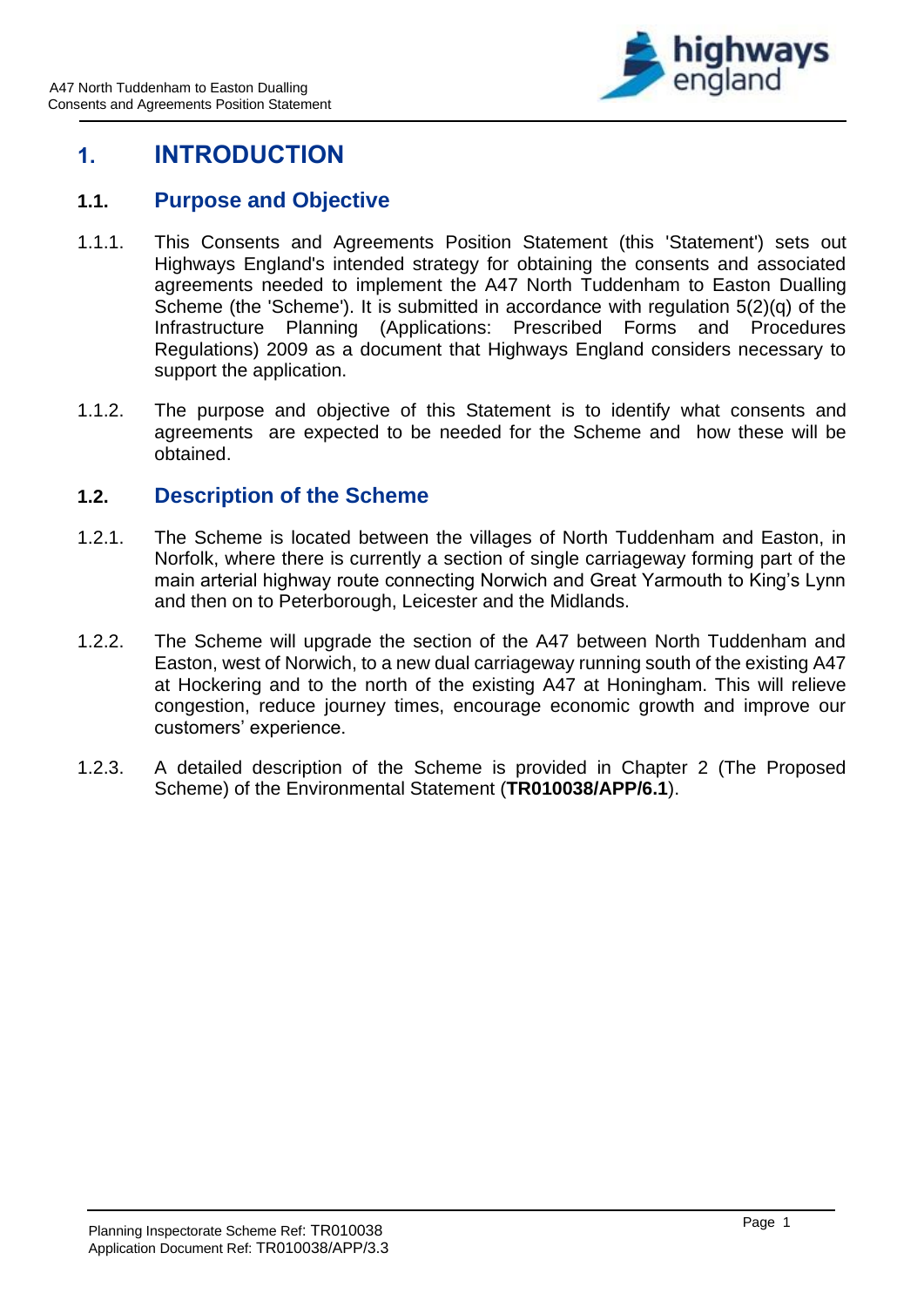

#### Figure 1.1: Location of the Scheme<sup>1</sup>



## **2. STRATEGY**

#### **2.1. Highways England's Consent Strategy**

- 2.1.1. The basis of Highways England's consents strategy is that:
	- A Development Consent Order (DCO) must be sought as the principal consent for the works (under the Planning Act 2008 ("the 2008 Act")) including to provide the necessary land acquisition and temporary possession powers;
	- The intent of the 2008 Act and Government policy is to enable development and construction-related consents to be included within the DCO; therefore, where possible and practicable, additional consents have been included within the DCO.
	- The Scheme benefits from the intent of the 2008 Act and Government policy as most of the consents required for the construction of the Scheme will be in place at the point of the making of the DCO; this minimises the need for any further approvals before the works covered by the DCO can commence; and
	- The Scheme has and will be developed based on strong collaboration between the key stakeholders, and any additional consents and agreements will be secured at key stages of project development as necessary. The progress on

<sup>&</sup>lt;sup>1</sup> Extracted from RIS East Area 6, A47 North Tuddenham to Easton, Scheme Assessment Report.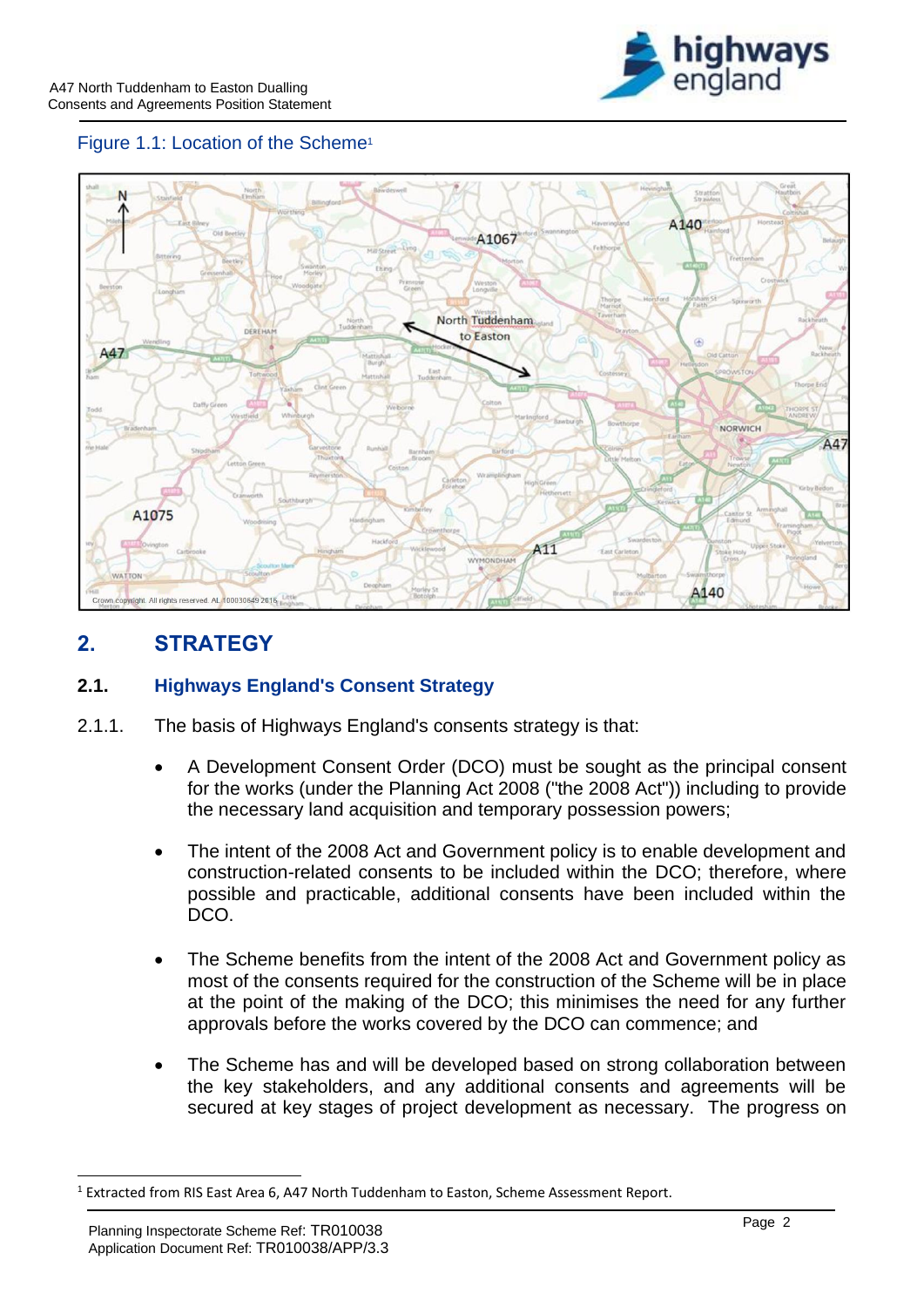

these items will be reported to the Examining Authority, with a summary of the current situation reported in section 3 of this document and in the Appendices.

#### **3. CONSENTS AND AGREEMENTS**

#### **3.1. Consents**

- 3.1.1. The principal consent for the Scheme will be a DCO. The DCO process provides development consent for the works and enables land acquisition and temporary possession, along with many consents and powers to be dealt with at the same time.
- 3.1.2. However, the DCO application may need to be supplemented by other applications because:
	- a) A specific consent cannot be contained in the DCO;
	- b) A consenting authority declines to allow a consent to be contained within the DCO; or
	- c) It is not desirable, or it is inappropriate, to include a consent within a DCO due to the stage of design development because the detail required is not yet available.
- 3.1.3. At this point (the submission of the DCO application) the majority of the consents and all the powers required have been included, or addressed, within the DCO as permitted by various provisions of the 2008 Act. These fall into the following categories:
	- authorisation of all permanent and temporary works
	- compulsory acquisition of land and / or rights over land such as easements, restrictive covenants and the temporary possession of land
	- consent to carry out street works and to stop up highways permanently or temporarily
	- highway matters (such as designating and classifying types of highway)
	- traffic regulation matters (such as speed limits, clearways and restrictions on use)
	- consent to stop up and re-provide private means of access
	- consent to carry out tree works (including works to trees subject to a Tree Preservation Order)
	- consent to remove hedgerows (including any 'important hedgerows')
	- consent to carry out any required utility diversions (subject to protective provisions).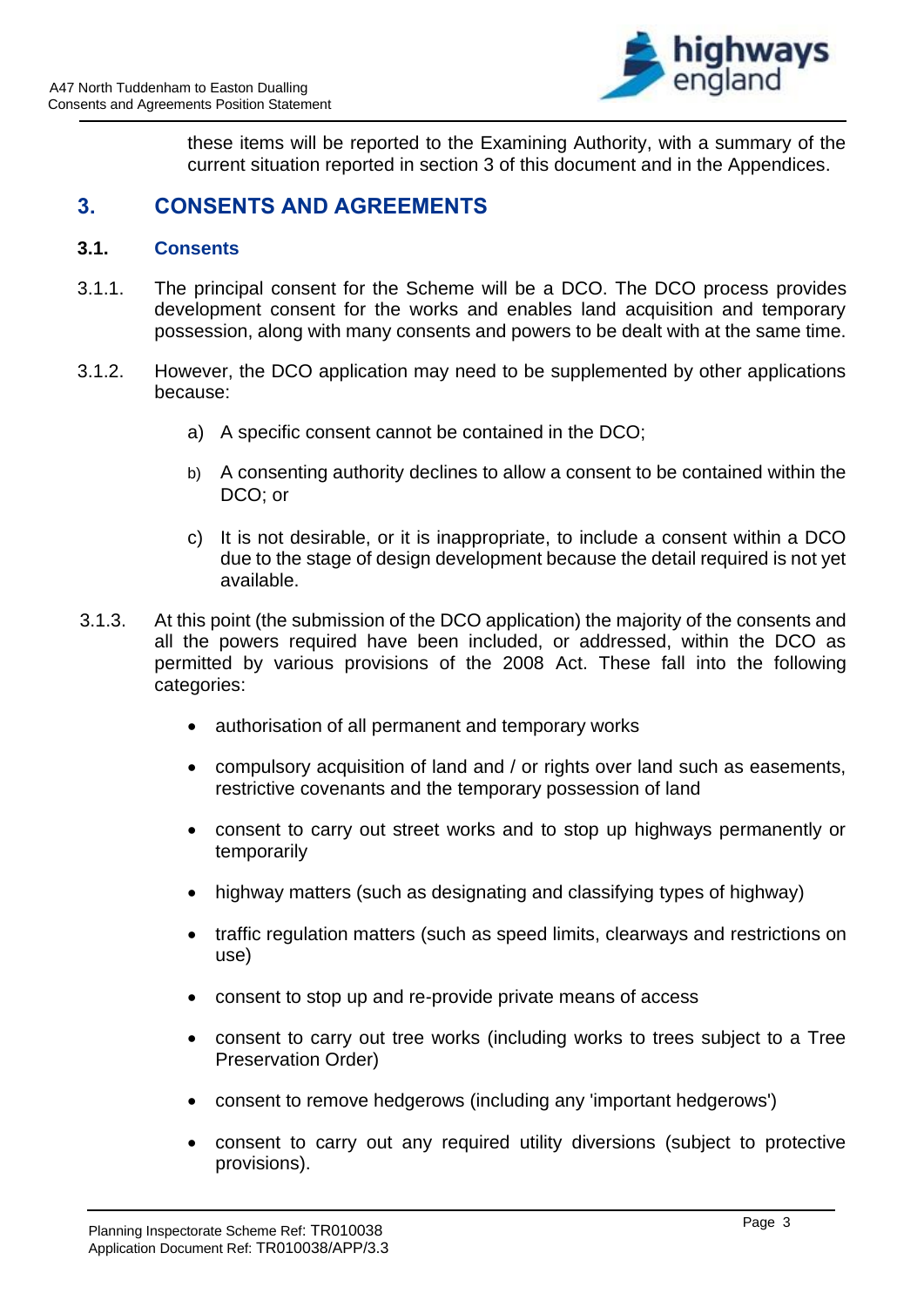

- 3.1.4. The permits, consents and agreements that may need to be sought separately from the DCO are in Appendix A.
- 3.1.5. The content of **Appendix A** is largely dependent on finalisation of the detailed design, the detailed construction site set up and methodologies, and discussions with the consenting authorities. These are not sufficiently developed at this stage to confirm the requirements and therefore it is not practicable to include them within the DCO.

#### **3.2. Agreements**

- 3.2.1. Agreements with relevant stakeholders may be required in parallel to the DCO process and may take a variety of forms.
- 3.2.2. A fundamental part of the DCO process is the preparation and agreement of Statements of Common Ground ('SoCG') with a variety of relevant stakeholders to identify the matters on which parties agree and disagree, to narrow the focus for examining the application concerned and to make the examination process more efficient.
- 3.2.3. These will be progressed by Highways England where appropriate and will be accompanied by a Statement of Commonality setting out the SoCG's being prepared, the progress with each and the common issues on which each party agrees. A Statement of Commonality will be submitted when there is sufficient progress with SoCGs for this to add value to the process.
- 3.2.4. Progress on finalising any SoCG or other forms of agreement, along with updated / final documents, will be reported to the Examining Authority before the close of the examination.
- 3.2.5. Other possible forms of agreement alongside SoCG are legal agreements regulating land and works powers undertakings and memoranda of understanding and letters of comfort. Again, these will be progressed by Highways England where appropriate.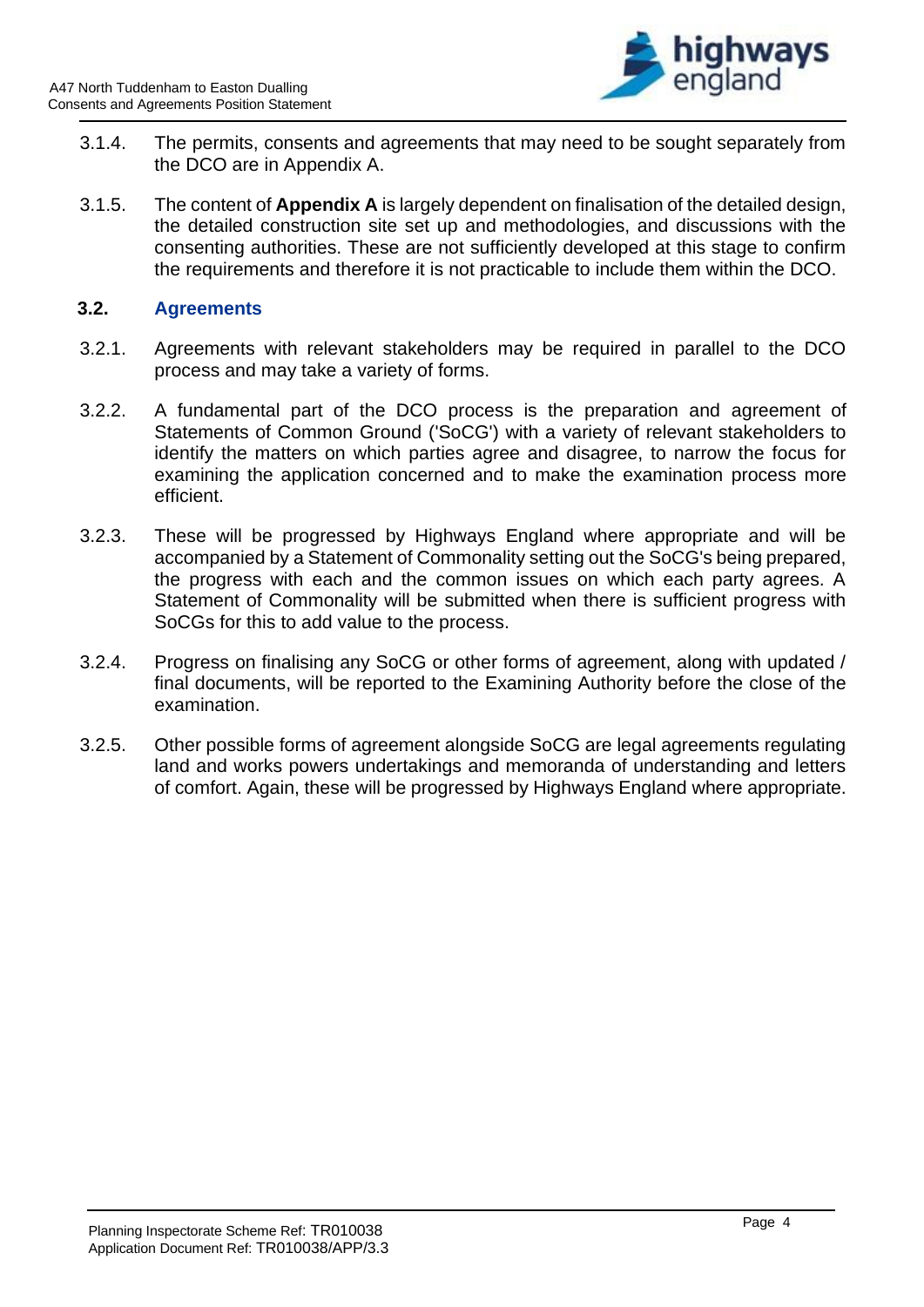

### **Appendix A –** Table of consents and agreements

| <b>Issue</b>                                                                             | Consent/Licence<br>Agreement and                                                                                       | Consenting<br><b>Authority</b>                                            | <b>Requirement</b>                                                                                                                                                                                                                                                                                                                                                                | <b>Status of Negotiation</b>                                                                                                                                                                                                                                                                                                                                                                                                                                                                                                                                                                                                                           |
|------------------------------------------------------------------------------------------|------------------------------------------------------------------------------------------------------------------------|---------------------------------------------------------------------------|-----------------------------------------------------------------------------------------------------------------------------------------------------------------------------------------------------------------------------------------------------------------------------------------------------------------------------------------------------------------------------------|--------------------------------------------------------------------------------------------------------------------------------------------------------------------------------------------------------------------------------------------------------------------------------------------------------------------------------------------------------------------------------------------------------------------------------------------------------------------------------------------------------------------------------------------------------------------------------------------------------------------------------------------------------|
|                                                                                          | Legislation                                                                                                            |                                                                           |                                                                                                                                                                                                                                                                                                                                                                                   |                                                                                                                                                                                                                                                                                                                                                                                                                                                                                                                                                                                                                                                        |
| Protected<br><b>Species</b><br>Licences                                                  | Conservation of<br><b>Habitat and</b><br><b>Species</b><br>Regulations 2017<br>Wildlife and<br>Countryside Act<br>1981 | <b>Natural</b><br>England                                                 | <b>Great Crested</b><br><b>Newts</b><br><b>Bats</b><br><b>Badgers</b><br><b>Water Voles</b>                                                                                                                                                                                                                                                                                       | Consents required,<br>and the detail<br>required for the<br>consents will be<br>provided once the<br>detailed design for<br>the Scheme has been<br>developed.<br>The licence will be<br>applied for prior to<br>commencement,                                                                                                                                                                                                                                                                                                                                                                                                                          |
| Temporary and<br>permanent<br>works affecting<br>the flow in<br>ordinary<br>watercourses | <b>Land Drainage Act</b><br>1991 Section 23<br><b>Flood and Water</b><br>Management Act<br>2010                        | <b>Lead Local</b><br>Flood<br>Authority<br>(Norfolk<br>County<br>Council) | County<br>Council (as<br><b>Lead Local</b><br>Flood<br>Authority,<br>LLFA)<br><b>Land Drainage</b><br>Consent<br>application will<br>be required to<br>allow for any<br>temporary or<br>permanent<br>works that may<br>affect the flow<br>of an ordinary<br>watercourse<br>(i.e. all<br>watercourses/<br>ditches that<br>can convey<br>water at times<br>(except Main<br>Rivers)) | Multiple consents will<br>be required. The<br>LLFA has previously<br>been consulted on<br>the form, size and<br>design of proposed<br>ordinary watercourse<br>crossings. This has<br>included a review of<br>the FRA, for which<br>the LLFA provided<br>comments. In<br>principle it is<br>understood that the<br>LLFA is content with<br>the design proposals.<br>The above will be<br>covered in a<br>Statement of<br>Common Ground with<br>SCC prepared after<br>submission of the<br>DCO application.<br>However, detail<br>required for the<br>consents cannot be<br>provided until a<br>detailed design for<br>the Scheme has been<br>developed. |
| Temporary<br>water discharge<br>activities (this                                         | Environmental<br>Permitting<br>(England and                                                                            | Environment<br>Agency                                                     | Water<br>discharge<br>permits                                                                                                                                                                                                                                                                                                                                                     | Progress in these<br>discussions will be<br>reported in a SOCG                                                                                                                                                                                                                                                                                                                                                                                                                                                                                                                                                                                         |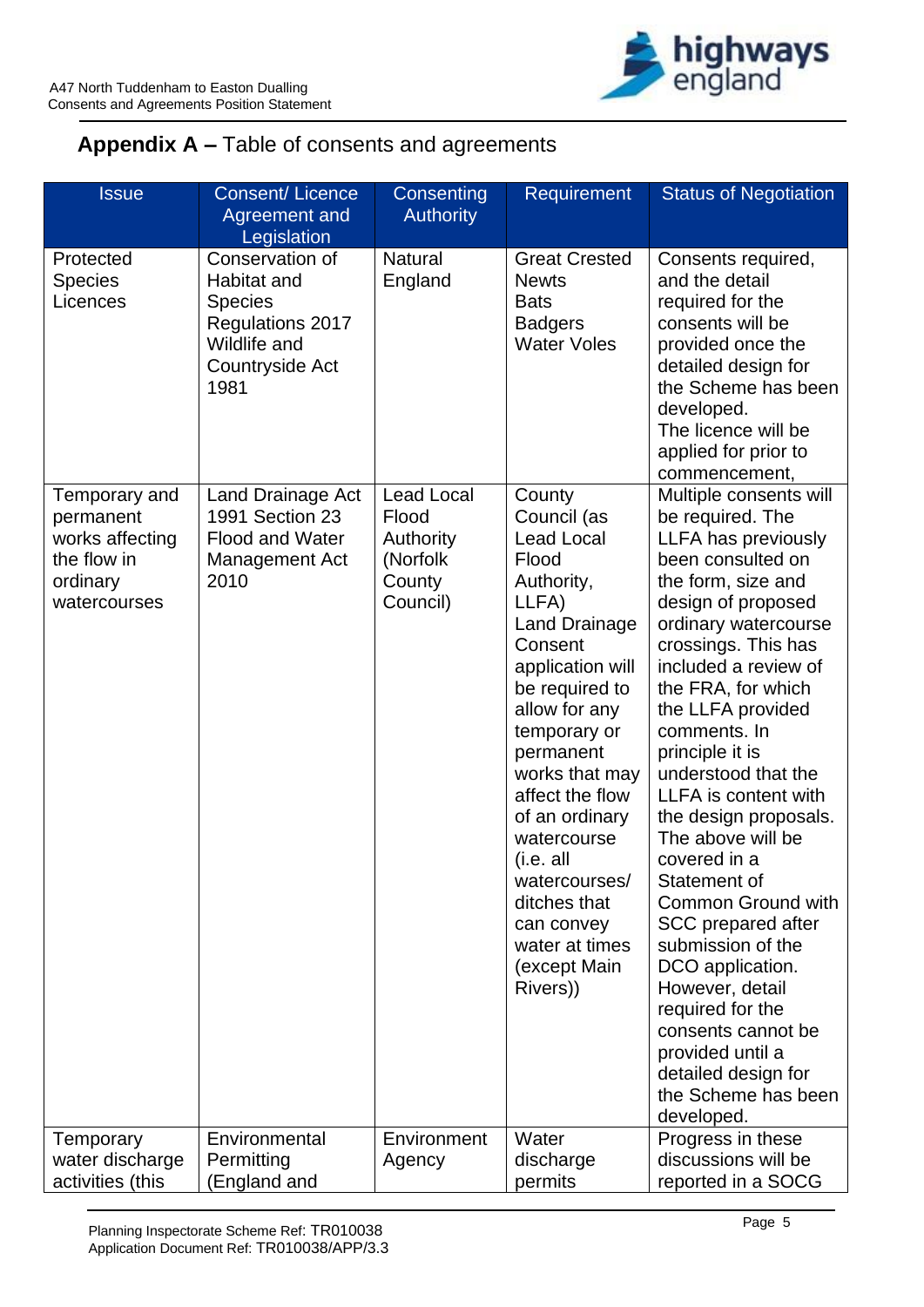

| <b>Issue</b>                                                        | Consent/ Licence<br>Agreement and                                                                                                                                                               | Consenting<br><b>Authority</b> | <b>Requirement</b>                                                                                                                                                                                                                                                                                                                                                                                                                                                                                                                                                                                                                       | <b>Status of Negotiation</b>                                                                                                      |
|---------------------------------------------------------------------|-------------------------------------------------------------------------------------------------------------------------------------------------------------------------------------------------|--------------------------------|------------------------------------------------------------------------------------------------------------------------------------------------------------------------------------------------------------------------------------------------------------------------------------------------------------------------------------------------------------------------------------------------------------------------------------------------------------------------------------------------------------------------------------------------------------------------------------------------------------------------------------------|-----------------------------------------------------------------------------------------------------------------------------------|
|                                                                     | Legislation                                                                                                                                                                                     |                                |                                                                                                                                                                                                                                                                                                                                                                                                                                                                                                                                                                                                                                          |                                                                                                                                   |
| does not apply<br>to operational<br>discharges from<br>the highway) | Wales)<br>Regulations 2016<br><b>Water Resources</b><br>(Abstraction and<br>Impounding)<br>Regulations 2008<br><b>Water Abstraction</b><br>and Impounding<br>(Exemptions)<br>Regulations 2017). |                                | required for<br>the discharge<br>or entry of any<br>poisonous,<br>noxious or<br>polluting<br>matter, waste<br>matter, trade<br>or sewerage<br>effluent to any<br>inland<br>freshwater,<br>coastal waters<br>or territorial<br>waters. It also<br>includes<br>disturbance of<br>existing<br>sediments<br>being held<br>back by a<br>structure or the<br>cutting or<br>uprooting of a<br>substantial<br>amount of<br>vegetation in<br>any inland<br>freshwaters or<br>so near to any<br>such waters<br>that it falls into<br>them where it<br>is not<br>reasonable to<br>take steps to<br>remove the<br>vegetation<br>from these<br>waters | produced in<br>discussion with the<br>EA following<br>submission of the<br>DCO application.                                       |
| Temporary<br>dewatering<br>during<br>construction at<br>works       | <b>Water Resources</b><br>Act 1991<br><b>Water Resources</b><br>(Abstraction and                                                                                                                | Environment<br>Agency          | A temporary<br>water<br>abstraction<br>licence is<br>required for<br>the temporary                                                                                                                                                                                                                                                                                                                                                                                                                                                                                                                                                       | Progress in these<br>discussions will be<br>reported in a SOCG<br>produced in<br>discussion with the<br><b>Environment Agency</b> |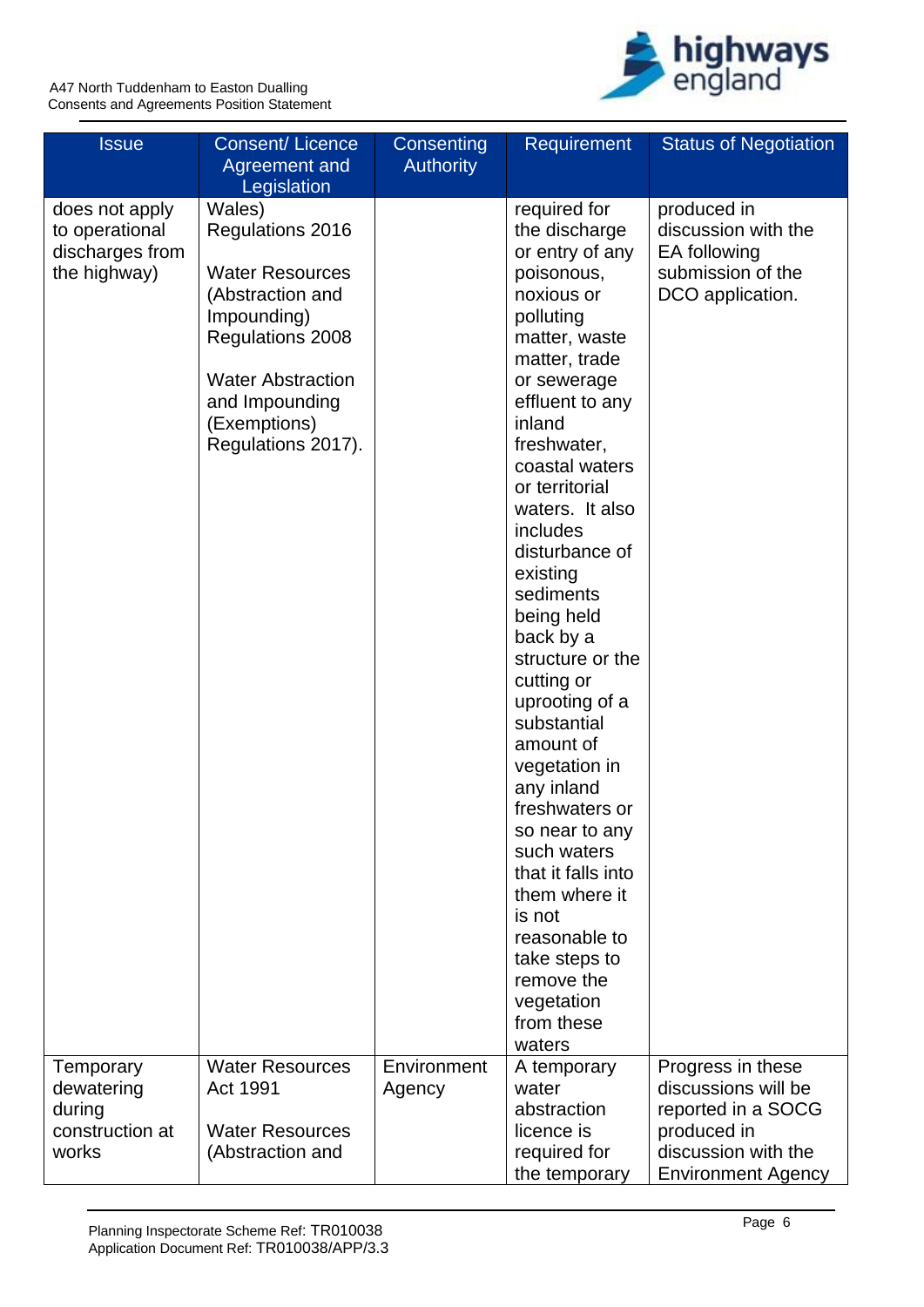

| <b>Issue</b>                                            | Consent/Licence<br>Agreement and<br>Legislation                                                                                                                                                | Consenting<br><b>Authority</b> | <b>Requirement</b>                                                                                                                                                                                                                                                                                                                                                                                    | <b>Status of Negotiation</b>                                                                                                                                                            |
|---------------------------------------------------------|------------------------------------------------------------------------------------------------------------------------------------------------------------------------------------------------|--------------------------------|-------------------------------------------------------------------------------------------------------------------------------------------------------------------------------------------------------------------------------------------------------------------------------------------------------------------------------------------------------------------------------------------------------|-----------------------------------------------------------------------------------------------------------------------------------------------------------------------------------------|
| Temporary<br>water<br>abstraction<br>works              | Impounding)<br>Regulations 2008<br>The Water<br>Abstraction and<br>Impounding<br>(Exemptions)<br>Regulations 2017<br>Environmental<br>Permitting<br>(England and<br>Wales)<br>Regulations 2016 |                                | abstraction of<br>waterfall,<br>watercourse or<br>groundwater<br>where more<br>than $20m^3$ /day<br>for less than<br>28 consecutive<br>days, or a full<br>licence for a<br>longer period,<br>and no<br>exceptions<br>apply.                                                                                                                                                                           | following submission<br>of the DCO<br>application.                                                                                                                                      |
| Diversion of<br>watercourses/<br>dewatering of<br>ponds | <b>Water Resources</b><br>Act 1991                                                                                                                                                             | Environment<br>Agency          | A transfer<br>licence may be<br>required from<br>the<br>Environment<br>Agency for the<br>diversion of a<br>watercourse<br>where more<br>than $20m^3$ of<br>water per day<br>is moved from<br>one source to<br>another<br>without<br>intervening<br>use.<br>An<br>impoundment<br>licence may<br>also be<br>required<br>subject to<br>consultation<br>with the<br>Environment<br>Agency (see<br>below). | Progress in these<br>discussions will be<br>reported in a SOCG<br>produced in<br>discussion with the<br><b>Environment Agency</b><br>following submission<br>of the DCO<br>application. |
| Impoundment of<br>water bodies                          | <b>Water Resources</b><br>Act 1991                                                                                                                                                             | Environment<br>Agency          | An<br>impoundment<br>licence may be                                                                                                                                                                                                                                                                                                                                                                   | Progress in these<br>discussions will be<br>reported in a SOCG                                                                                                                          |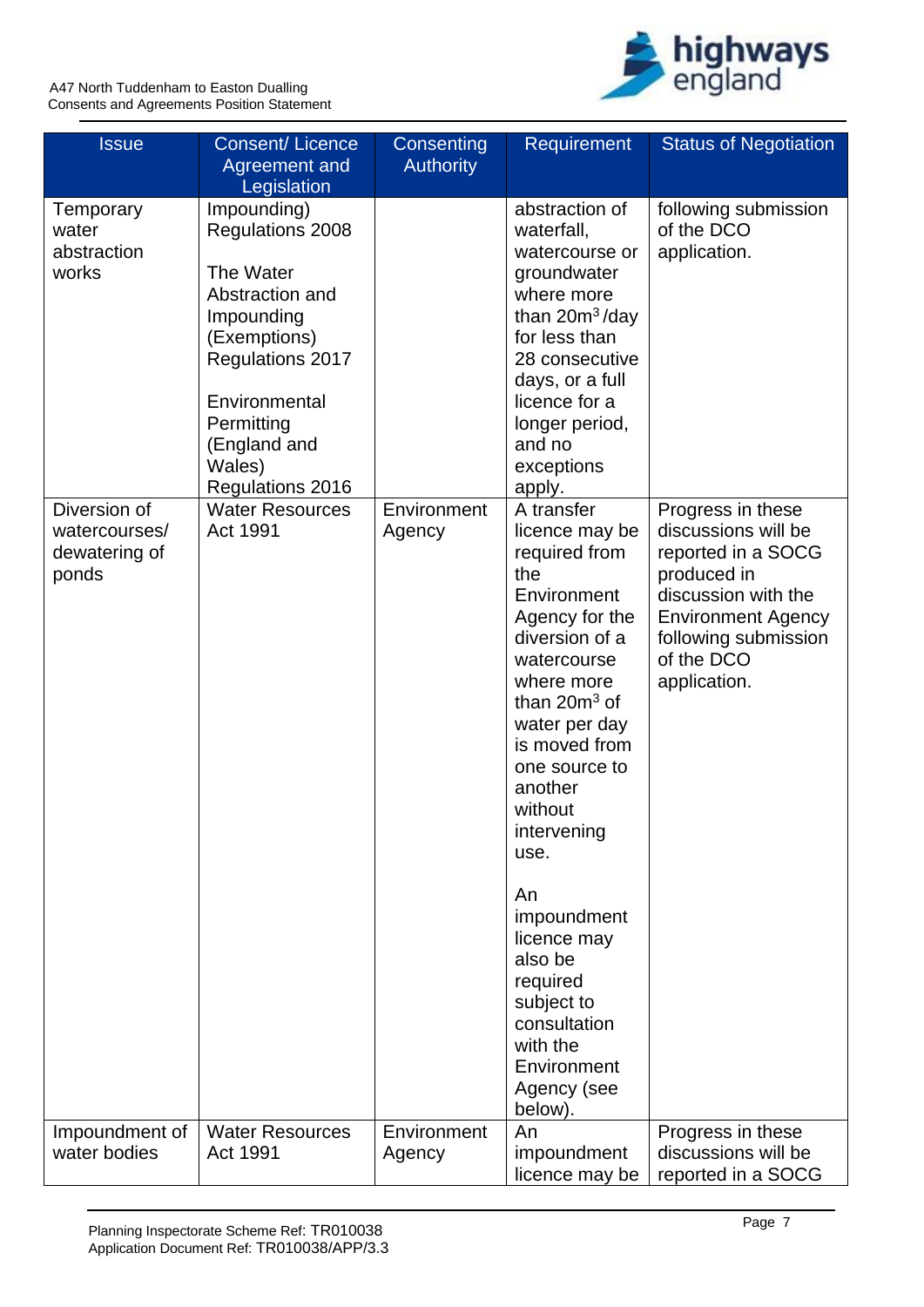A47 North Tuddenham to Easton Dualling Consents and Agreements Position Statement



| <b>Issue</b>                        | Consent/ Licence<br>Agreement and                                                                                                                       | Consenting<br><b>Authority</b> | <b>Requirement</b>                                                                                                                                                                                                                                                                                                                                                                                                                                              | <b>Status of Negotiation</b>                                                                                                                                                                                                                                                                                                                                                        |
|-------------------------------------|---------------------------------------------------------------------------------------------------------------------------------------------------------|--------------------------------|-----------------------------------------------------------------------------------------------------------------------------------------------------------------------------------------------------------------------------------------------------------------------------------------------------------------------------------------------------------------------------------------------------------------------------------------------------------------|-------------------------------------------------------------------------------------------------------------------------------------------------------------------------------------------------------------------------------------------------------------------------------------------------------------------------------------------------------------------------------------|
| Waste                               | Legislation<br><b>Exemptions for</b>                                                                                                                    | Environment                    | required from<br>the<br>Environment<br>Agency for<br>structures<br>within inland<br>waters that<br>can change<br>water levels<br>and flow.<br>For importation                                                                                                                                                                                                                                                                                                   | produced in<br>discussion with the<br><b>Environment Agency</b><br>following submission<br>of the DCO<br>application.<br><b>The Environment</b>                                                                                                                                                                                                                                     |
|                                     | operations such as<br>U1 (import of<br>waste for use in<br>construction).<br>Environmental<br>Permitting)<br>England and<br>Wales)<br>Regulations 2016. | Agency.                        | and treatment<br>of limited<br>quantities and<br>types of waste<br>on to site.<br>May be<br>required<br>depending on<br>nature of<br>activities<br>taking place<br>during<br>construction.<br>Environmental<br>permit may be<br>required in the<br>unlikely event<br>of the<br>importation<br>and treatment<br>of waste falling<br>outside the<br>scope or limits<br>detailed in<br>either a<br>Regulatory<br>Position<br>Statement or a<br>waste<br>exemption. | Agency will be<br>informed of the<br>intention by Highways<br>England to seek such<br>exemptions prior to<br>the start of<br>construction activities<br>in the location where<br>these exemptions are<br>required. If further<br>detail on the need for<br>these exemptions<br>arises during the<br>examination this will<br>be provided in a draft<br>SOCG between the<br>parties. |
| <b>Material Assets</b><br>and Waste | Mobile plant permit<br>for crushing<br>operations on site                                                                                               | Environment<br>Agency and      |                                                                                                                                                                                                                                                                                                                                                                                                                                                                 | Discussions will take<br>place with the<br><b>Environment Agency</b>                                                                                                                                                                                                                                                                                                                |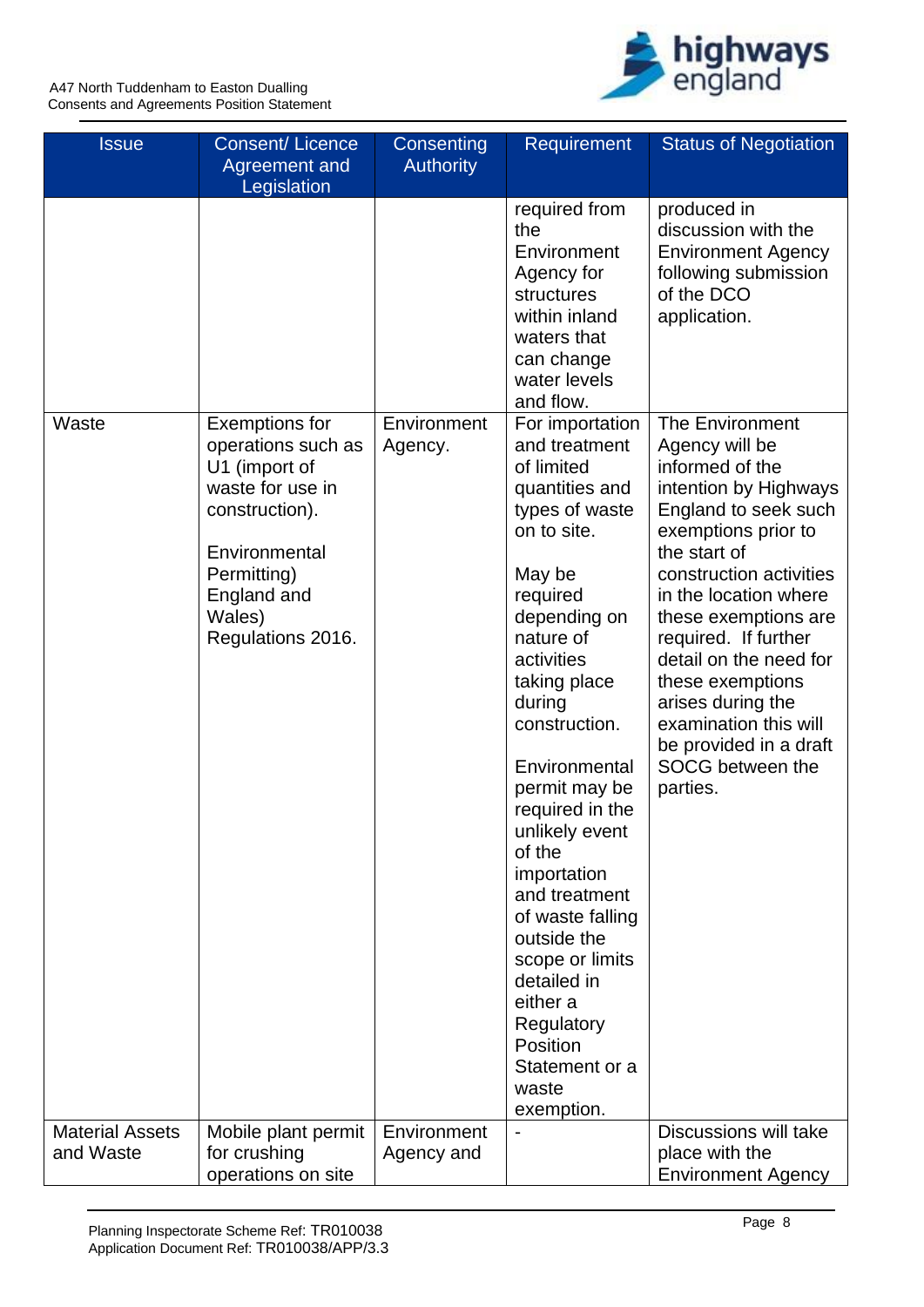

| <b>Issue</b>                                               | <b>Consent/Licence</b><br>Agreement and<br>Legislation                                                                                                      | <b>Consenting</b><br><b>Authority</b>          | <b>Requirement</b>                                                                                                                                                                                                                                                                               | <b>Status of Negotiation</b>                                                                                                                                                                                                                                                                                                                                  |
|------------------------------------------------------------|-------------------------------------------------------------------------------------------------------------------------------------------------------------|------------------------------------------------|--------------------------------------------------------------------------------------------------------------------------------------------------------------------------------------------------------------------------------------------------------------------------------------------------|---------------------------------------------------------------------------------------------------------------------------------------------------------------------------------------------------------------------------------------------------------------------------------------------------------------------------------------------------------------|
|                                                            | if not using a<br>contractor with<br>their own mobile<br>permit.<br>Environmental<br>Permitting<br>(England and<br>Wales)<br>Regulations 2016.              | the local<br>authority.                        |                                                                                                                                                                                                                                                                                                  | and local authority in<br>advance of the<br>construction works<br>requiring crushing<br>operations and<br>mobile plant to<br>determine the need<br>for these permits.                                                                                                                                                                                         |
| <b>Material Assets</b><br>and Waste                        | <b>CL:AIRE Materials</b><br>Management Plan.<br>CL:AIRE (2001)<br>Definition of<br>Waste:<br>Development<br>Industry Code of<br>Practice (V.2)<br>(DoWCoP). | Environment<br>Agency.                         | It is considered<br>that the<br>majority of<br>soils and<br>stones<br>excavated<br>during the<br>works could be<br>reused within<br>order limits<br>following<br>guidance in<br><b>CL:AIRE</b><br>(2001)<br>DoWCoP.                                                                              | It is not required to<br>discuss this with the<br><b>Environment Agency</b><br>at this time. It is the<br>intention of Highways<br>England to<br>commence<br>discussions regarding<br>the use of a materials<br>management plan<br>and put suitable<br>management plans in<br>place following<br>examination and prior<br>to commencement of<br>construction. |
| Noise and<br>vibration during<br>the construction<br>stage | Section 61 Control<br>of Pollution Act<br>1974 - consent if<br>proposed by the<br>contractor.                                                               | <b>Broadland</b><br><b>District</b><br>Council | Consent would<br>provide<br><b>Highways</b><br>England with<br>protection from<br>subsequent<br>action by the<br>local authority<br>under Section<br>61 of the<br>Control of<br><b>Pollution Act</b><br>1974 or under<br>Section 80 of<br>the<br>Environmental<br><b>Protection Act</b><br>1990. | Discussions with the<br>Council regarding a<br>Section 61<br>Agreement will be<br>undertaken directly<br>between the<br>contractor and the<br>local authority should<br>it be considered<br>necessary to do so<br>during the<br>construction phase.                                                                                                           |
| Consent for<br>felling of trees                            | Felling Licence -<br>Forestry Act 1967                                                                                                                      | Local<br>authority/                            | Powers for<br>removal of                                                                                                                                                                                                                                                                         | No discussions have<br>taken place with the                                                                                                                                                                                                                                                                                                                   |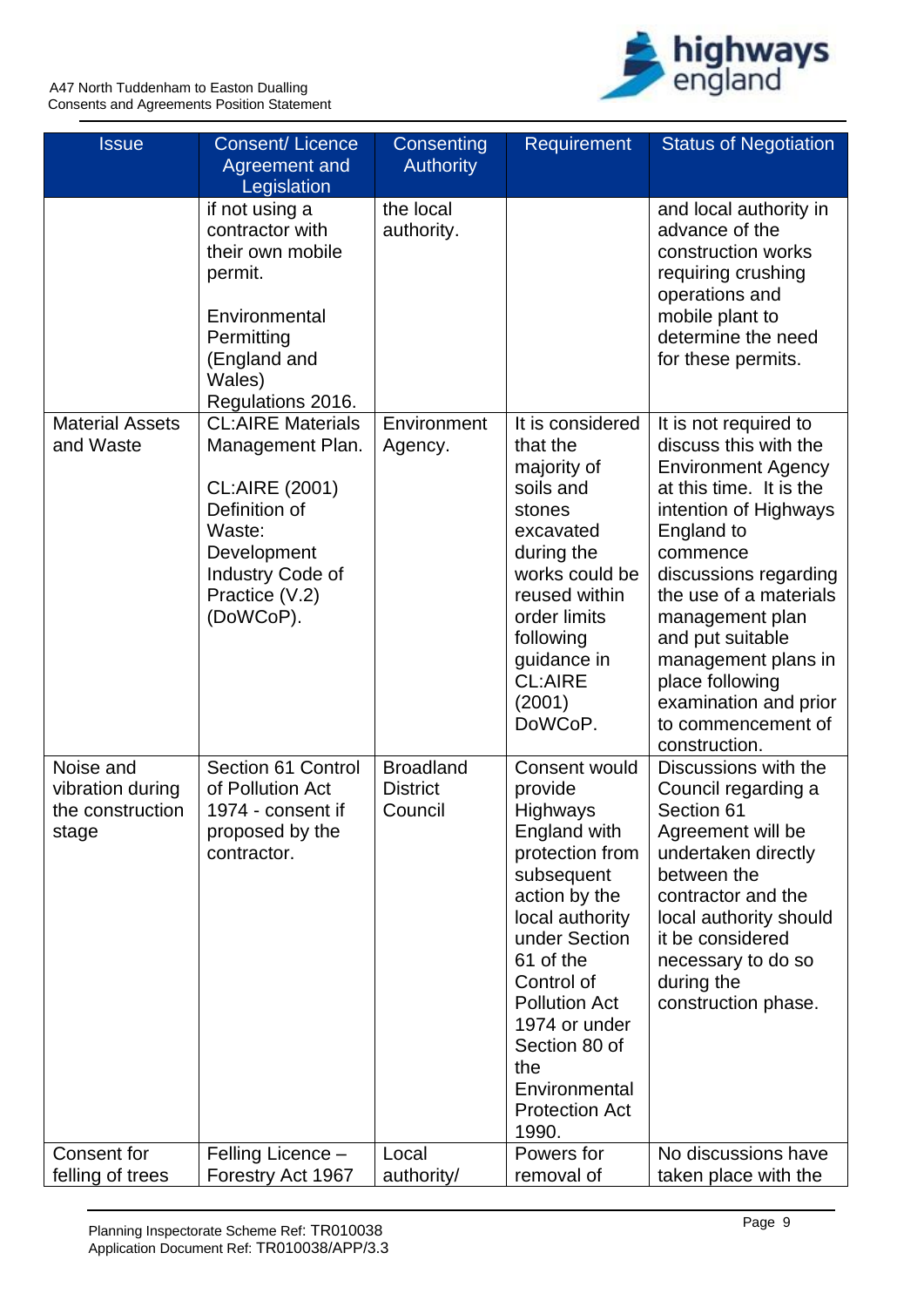

| <b>Issue</b> | <b>Consent/Licence</b><br>Agreement and | Consenting<br><b>Authority</b> | <b>Requirement</b>                 | <b>Status of Negotiation</b>                    |
|--------------|-----------------------------------------|--------------------------------|------------------------------------|-------------------------------------------------|
|              | Legislation                             |                                |                                    |                                                 |
|              |                                         | Forestry                       | trees for                          | <b>Forestry Commission</b>                      |
|              |                                         | Commission                     | construction of                    | and/or local authority                          |
|              |                                         |                                | the scheme                         | regarding an                                    |
|              |                                         |                                | including trees<br>protected by    | application in relation<br>to the Scheme, and a |
|              |                                         |                                | Tree                               | prior notification can                          |
|              |                                         |                                | Preservation                       | be made 2-3 months                              |
|              |                                         |                                | Orders are                         | prior to works being                            |
|              |                                         |                                | sought within                      | carried out. There is                           |
|              |                                         |                                | the                                | currently insufficient                          |
|              |                                         |                                | Development                        | detail of the design to                         |
|              |                                         |                                | Consent                            | enable such an                                  |
|              |                                         |                                | Order.                             | application to be                               |
|              |                                         |                                | However, trees                     | prepared.                                       |
|              |                                         |                                | that are felled                    |                                                 |
|              |                                         |                                | for purposes                       |                                                 |
|              |                                         |                                | other than                         |                                                 |
|              |                                         |                                | construction                       |                                                 |
|              |                                         |                                | (for instance                      |                                                 |
|              |                                         |                                | ecological                         |                                                 |
|              |                                         |                                | enhancement)                       |                                                 |
|              |                                         |                                | may require                        |                                                 |
|              |                                         |                                | further                            |                                                 |
|              |                                         |                                | approval from                      |                                                 |
|              |                                         |                                | the Forestry                       |                                                 |
|              |                                         |                                | Commission or                      |                                                 |
|              |                                         |                                | local authority<br>under a Felling |                                                 |
|              |                                         |                                | Licence. This                      |                                                 |
|              |                                         |                                | involves                           |                                                 |
|              |                                         |                                | notifying the                      |                                                 |
|              |                                         |                                | Forestry                           |                                                 |
|              |                                         |                                | Commission in                      |                                                 |
|              |                                         |                                | advance of                         |                                                 |
|              |                                         |                                | felling such                       |                                                 |
|              |                                         |                                | trees. Certain                     |                                                 |
|              |                                         |                                | tree felling can                   |                                                 |
|              |                                         |                                | be carried out                     |                                                 |
|              |                                         |                                | under an                           |                                                 |
|              |                                         |                                | exemption that                     |                                                 |
|              |                                         |                                | limitations                        |                                                 |
|              |                                         |                                | apply so                           |                                                 |
|              |                                         |                                | Felling<br>Licences may            |                                                 |
|              |                                         |                                | be required.                       |                                                 |